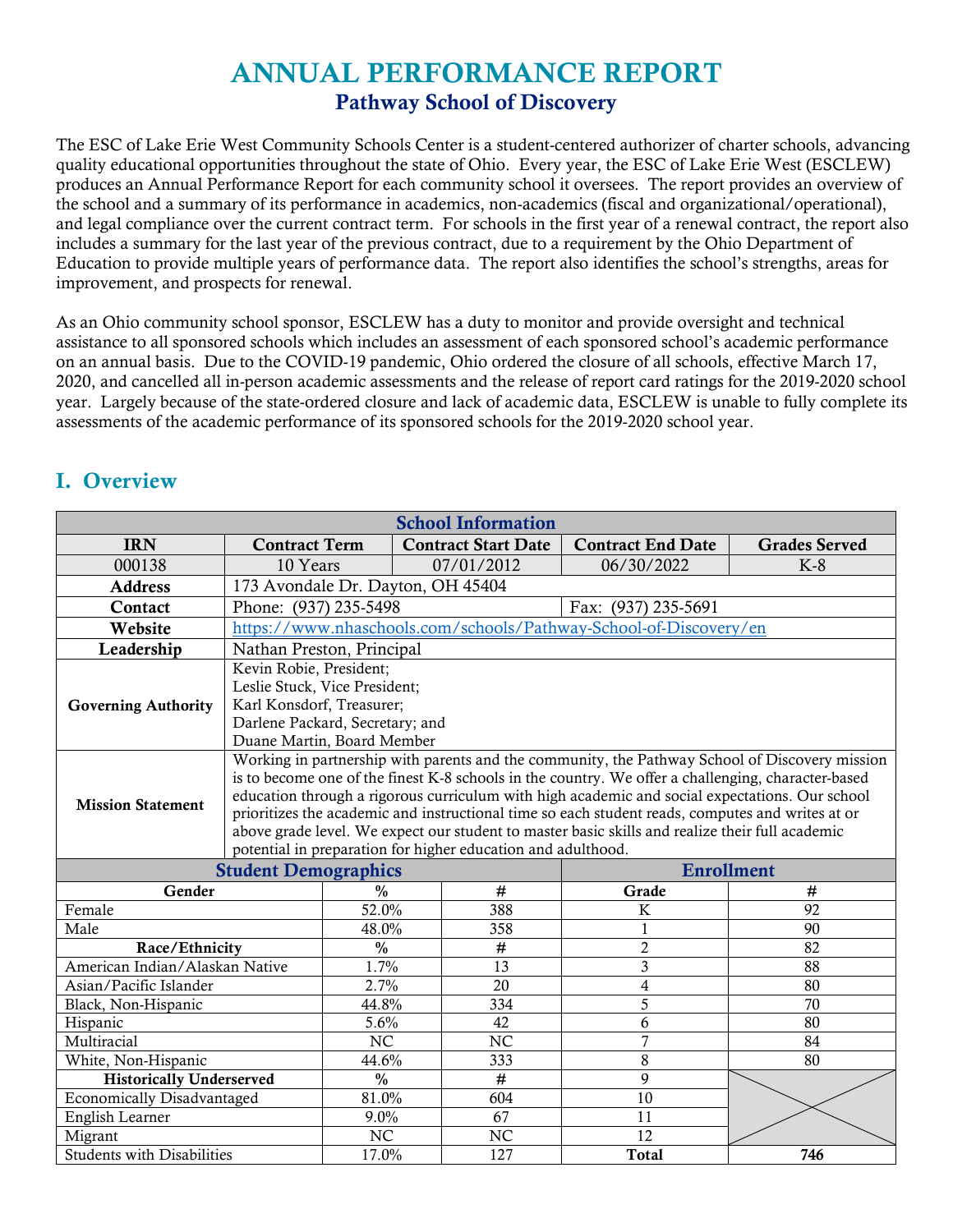## II. Academic Performance

| <b>School Grade</b>      |                                |              |                      |  |  |  |
|--------------------------|--------------------------------|--------------|----------------------|--|--|--|
| <b>Overall Grade</b>     | <b>Ohio School Report Card</b> |              | <b>Contract Goal</b> |  |  |  |
| 2019-2020                | <b>NR</b>                      |              | N/A                  |  |  |  |
| 2018-2019                | $\mathbf D$                    |              | N/A                  |  |  |  |
| 2017-2018                | $\mathbf F$                    |              | N/A                  |  |  |  |
| <b>Achievement</b>       |                                |              |                      |  |  |  |
| <b>Component Grade</b>   | <b>Ohio School Report Card</b> |              | <b>Contract Goal</b> |  |  |  |
| 2019-2020                | <b>NR</b>                      |              | N/A                  |  |  |  |
| 2018-2019                | $\mathbf D$                    |              | N/A                  |  |  |  |
| 2017-2018                | D                              |              | N/A                  |  |  |  |
| 2016-2017                | D                              |              | N/A                  |  |  |  |
| 2015-2016                | D                              |              | N/A                  |  |  |  |
| <b>Performance Index</b> | $#/#$ ; %                      | Grade        | <b>Contract Goal</b> |  |  |  |
| 2019-2020                | NC                             | <b>NR</b>    | N/A                  |  |  |  |
| 2018-2019                | 70.7/120;<br>58.9%             | D            | Not Met              |  |  |  |
| 2017-2018                | 70.4/120;<br>58.7%             | D            | Not Met              |  |  |  |
| 2016-2017                | 79.5/120;<br>66.2%             | D            | Not Met              |  |  |  |
| 2015-2016                | 74.7/120;<br>62.2%             | $\mathbf D$  | Not Met              |  |  |  |
| 2014-2015                | 82.4/120;<br>68.7%             | D            | Not Met              |  |  |  |
| 2013-2014                | 95.5/120;<br>79.6%             | $\mathsf{C}$ |                      |  |  |  |
| 2012-2013                | 93.2/120;<br>77.7%             | $\mathsf{C}$ |                      |  |  |  |
| <b>Indicators Met</b>    | $#/#$ ; %                      | Grade        | <b>Contract Goal</b> |  |  |  |
| 2019-2020                | NC                             | <b>NR</b>    | N/A                  |  |  |  |
| 2018-2019                | 0/16;<br>0.0%                  | $\mathbf{F}$ | Not Met              |  |  |  |
| 2017-2018                | 0/16;<br>0.0%                  | $\mathbf F$  | Not Met              |  |  |  |
| 2016-2017                | 0/17;<br>0.0%                  | $\mathbf{F}$ | Not Met              |  |  |  |
| 2015-2016                | $1/17$ ;<br>5.9%               | $\mathbf{F}$ | Not Met              |  |  |  |
| 2014-2015                | 4/16;<br>25.0%                 | $\mathbf F$  | Not Met              |  |  |  |
| 2013-2014                | 6/14;<br>42.9%                 | ${\bf F}$    |                      |  |  |  |
| 2012-2013                | 8/14;<br>57.1%                 | $\mathbf D$  |                      |  |  |  |
| Chronic<br>Absenteeism   | $\frac{0}{0}$                  |              | <b>Contract Goal</b> |  |  |  |
| 2019-2020                | 21.8%                          |              | Met                  |  |  |  |
| 2018-2019                | 23.8%                          |              | N/A                  |  |  |  |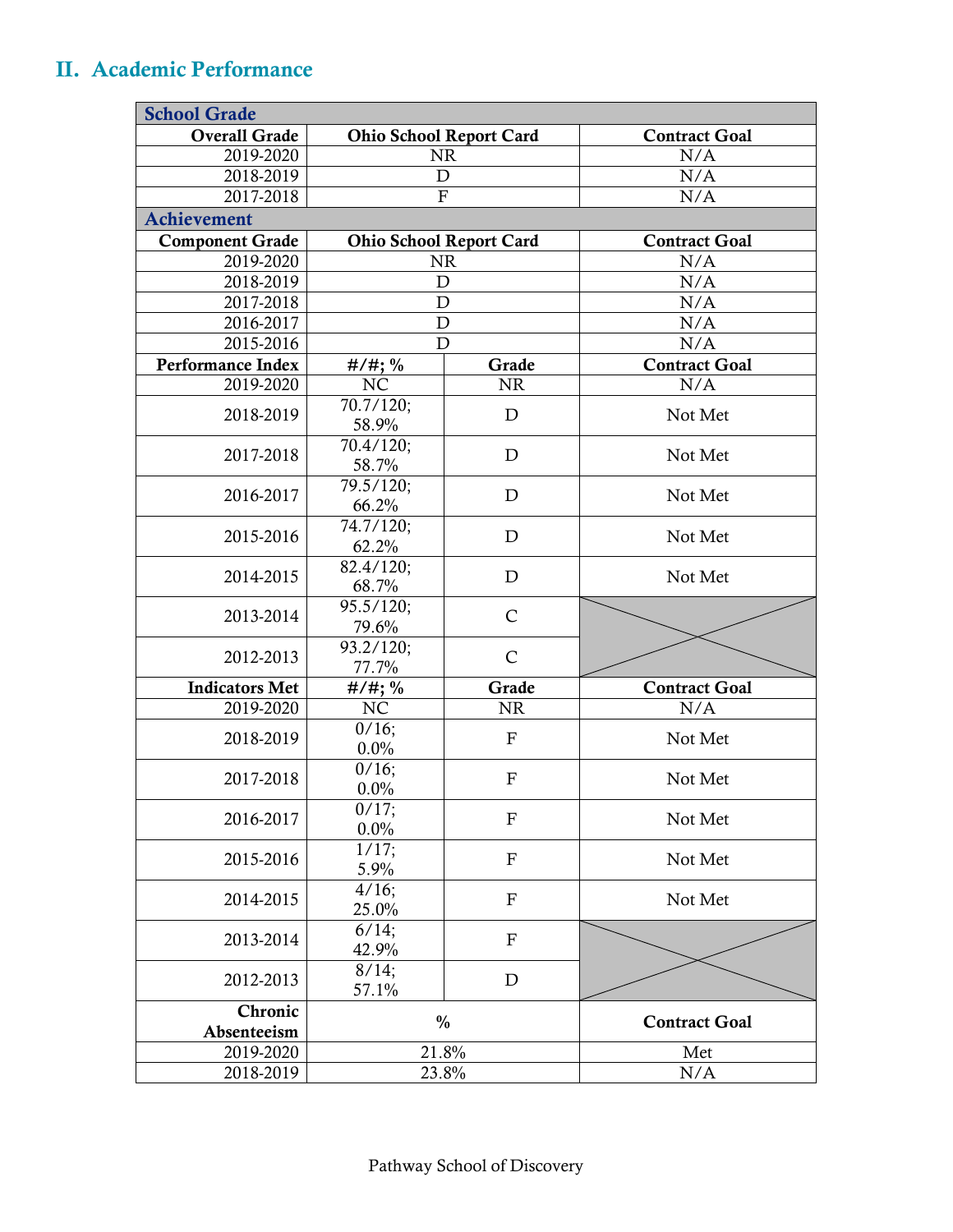| <b>Progress</b>        |                                |                      |
|------------------------|--------------------------------|----------------------|
| <b>Component Grade</b> | <b>Ohio School Report Card</b> | <b>Contract Goal</b> |
| 2019-2020              | <b>NR</b>                      | N/A                  |
| 2018-2019              | ${\bf F}$                      | N/A                  |
| 2017-2018              | $\mathbf D$                    | N/A                  |
| 2016-2017              | $\overline{C}$                 | N/A                  |
| 2015-2016              | $\overline{\rm C}$             | N/A                  |
| Value-Added            |                                |                      |
| Overall                | Grade                          | <b>Contract Goal</b> |
| 2019-2020              | <b>NR</b>                      | N/A                  |
| 2018-2019              | ${\bf F}$                      | Met                  |
| 2017-2018              | $\overline{\text{C}}$          | Met                  |
| 2016-2017              | $\overline{C}$                 | Met                  |
| 2015-2016              | $\overline{C}$                 | Met                  |
| 2014-2015              | ${\bf F}$                      | N/A                  |
| 2013-2014              | $\mathsf{C}$                   |                      |
| 2012-2013              | $\overline{F}$                 |                      |
| <b>Gifted Students</b> | Grade                          | <b>Contract Goal</b> |
| 2019-2020              | <b>NR</b>                      | N/A                  |
| 2018-2019              | <b>NR</b>                      | N/A                  |
| 2017-2018              | <b>NR</b>                      | N/A                  |
| 2016-2017              | <b>NR</b>                      | N/A                  |
| 2015-2016              | <b>NR</b>                      | N/A                  |
| 2014-2015              | <b>NR</b>                      | N/A                  |
| 2013-2014              | <b>NR</b>                      |                      |
| 2012-2013              | <b>NR</b>                      |                      |
| <b>Students with</b>   |                                |                      |
| <b>Disabilities</b>    | Grade                          | <b>Contract Goal</b> |
| 2019-2020              | <b>NR</b>                      | N/A                  |
| 2018-2019              | ${\bf F}$                      | Not Met              |
| 2017-2018              | $\mathsf{C}$                   | Met                  |
| 2016-2017              | $\mathsf{C}$                   | Met                  |
| 2015-2016              | $\overline{\mathsf{C}}$        | Met                  |
| 2014-2015              | $\mathbf D$                    | N/A                  |
| 2013-2014              | D                              |                      |
| 2012-2013              | D                              |                      |
| Lowest 20% in          |                                |                      |
| Achievement            | Grade                          | <b>Contract Goal</b> |
| 2019-2020              | <b>NR</b>                      | N/A                  |
| 2018-2019              | $\boldsymbol{\mathrm{F}}$      | Not Met              |
| 2017-2018              | $\overline{F}$                 | Met                  |
| 2016-2017              | $\mathsf{C}$                   | Met                  |
| 2015-2016              | $\overline{C}$                 | Met                  |
| 2014-2015              | $\mathbf D$                    | N/A                  |
| 2013-2014              | $\mathsf{C}$                   |                      |
| 2012-2013              | $\overline{C}$                 |                      |
| <b>Gap Closing</b>     |                                |                      |
| <b>Component Grade</b> | <b>Ohio School Report Card</b> | <b>Contract Goal</b> |
| 2019-2020              | <b>NR</b>                      | N/A                  |
| 2018-2019              |                                |                      |
|                        |                                |                      |
|                        | $\mathbf D$                    | N/A                  |
| 2017-2018<br>2016-2017 | $\overline{F}$<br>${\bf F}$    | N/A<br>N/A           |

Pathway School of Discovery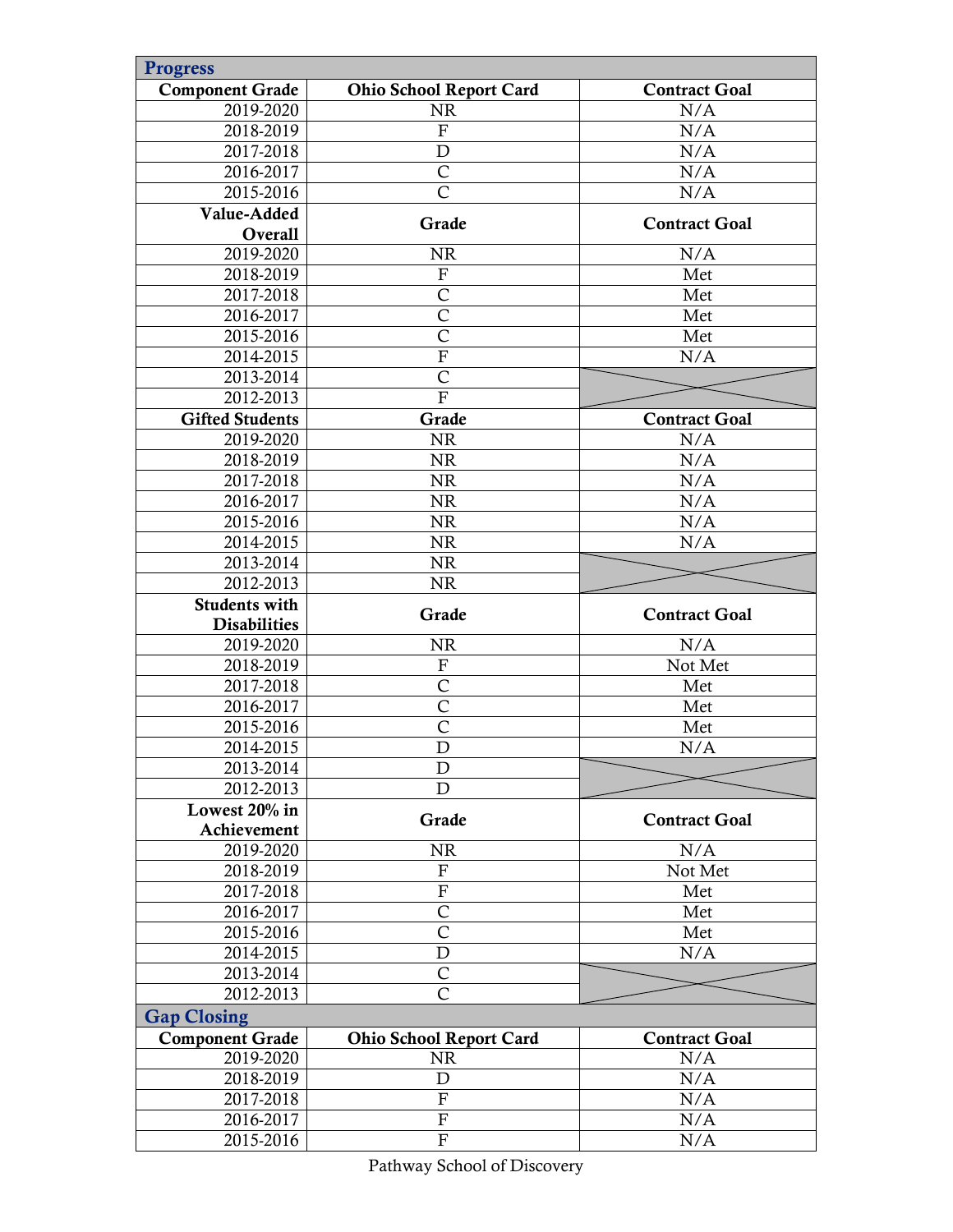| <b>Annual Measurable</b>             | $\frac{0}{0}$                  | Grade                     | <b>Contract Goal</b> |
|--------------------------------------|--------------------------------|---------------------------|----------------------|
| <b>Objectives (AMOs)</b>             |                                |                           |                      |
| 2019-2020                            | NC                             | <b>NR</b>                 | N/A                  |
| 2018-2019                            | 62.5%                          | $\mathbf D$               | Met                  |
| 2017-2018                            | 9.5%                           | $\mathsf C$               | Met                  |
| 2016-2017                            | 31.3%                          | $\overline{\mathrm{F}}$   | Not Met              |
| 2015-2016                            | $0.0\%$                        | $\boldsymbol{\mathrm{F}}$ | Not Met              |
| 2014-2015                            | 16.7%                          | $\overline{F}$            | Not Met              |
| 2013-2014                            | 72.2%                          | $\overline{\text{C}}$     |                      |
| 2012-2013                            | 6.0%                           | $\overline{F}$            |                      |
| <b>Graduation Rate</b>               |                                |                           |                      |
| <b>Component Grade</b>               | <b>Ohio School Report Card</b> |                           | <b>Contract Goal</b> |
| 2019-2020                            | <b>NR</b>                      |                           | N/A                  |
| 2018-2019                            | <b>NR</b>                      |                           | N/A                  |
| 2017-2018                            | <b>NR</b>                      |                           | N/A                  |
| 2016-2017                            | <b>NR</b>                      |                           | N/A                  |
| 2015-2016                            | <b>NR</b>                      |                           | N/A                  |
| 4-Year Graduation                    | $\frac{0}{0}$                  | Grade                     | <b>Contract Goal</b> |
| Rate                                 |                                |                           |                      |
| 2019-2020                            | NC                             | <b>NR</b>                 | N/A                  |
| 2018-2019                            | NC                             | NR                        | N/A                  |
| 2017-2018                            | NC                             | <b>NR</b>                 | N/A                  |
| 2016-2017                            | NC                             | NR                        | N/A                  |
| 2015-2016                            | NC                             | <b>NR</b>                 | N/A                  |
| 2014-2015                            | NC                             | <b>NR</b>                 | N/A                  |
| 2013-2014                            | NC                             | <b>NR</b>                 |                      |
|                                      |                                |                           |                      |
| 2012-2013                            | NC                             | <b>NR</b>                 |                      |
| 5-Year Graduation                    |                                |                           |                      |
| Rate                                 | $\frac{0}{0}$                  | Grade                     | <b>Contract Goal</b> |
| 2019-2020                            | NC                             | <b>NR</b>                 | N/A                  |
| 2018-2019                            | NC                             | <b>NR</b>                 | N/A                  |
| 2017-2018                            | NC                             | <b>NR</b>                 | N/A                  |
| 2016-2017                            | <b>NC</b>                      | NR                        | N/A                  |
| 2015-2016                            | N <sub>C</sub>                 | <b>NR</b>                 | N/A                  |
| 2014-2015                            | NC                             | <b>NR</b>                 | N/A                  |
| 2013-2014                            | NC                             | <b>NR</b>                 |                      |
| 2012-2013                            | NC                             | <b>NR</b>                 |                      |
| <b>Improving At-Risk K-3 Readers</b> |                                |                           |                      |
| <b>Component Grade</b>               | <b>Ohio School Report Card</b> |                           | <b>Contract Goal</b> |
| 2019-2020                            | <b>NR</b>                      |                           | N/A                  |
| 2018-2019                            | $\mathbf D$                    |                           | N/A                  |
| 2017-2018                            | $\mathbf D$                    |                           | N/A                  |
| 2016-2017                            | $\overline{C}$                 |                           | N/A                  |
| 2015-2016                            | $\mathbf F$                    |                           | N/A                  |
| Lit. Improvement/                    |                                |                           |                      |
| Moved to On-Track                    | $\frac{0}{0}$                  | Grade                     | <b>Contract Goal</b> |
| 2019-2020                            | NC                             | <b>NR</b>                 | N/A                  |
| 2018-2019                            | 24.5%                          | D                         | Not Met              |
| 2017-2018                            | 21.2%                          | $\mathbf D$               | Not Met              |
| 2016-2017                            | 38.6%                          | $\overline{C}$            | Not Met              |
| 2015-2016                            | 0.0%                           | $\overline{\mathrm{F}}$   | Not Met              |
| 2014-2015                            | 53.8%                          | C<br>Ċ                    | Met                  |

Pathway School of Discovery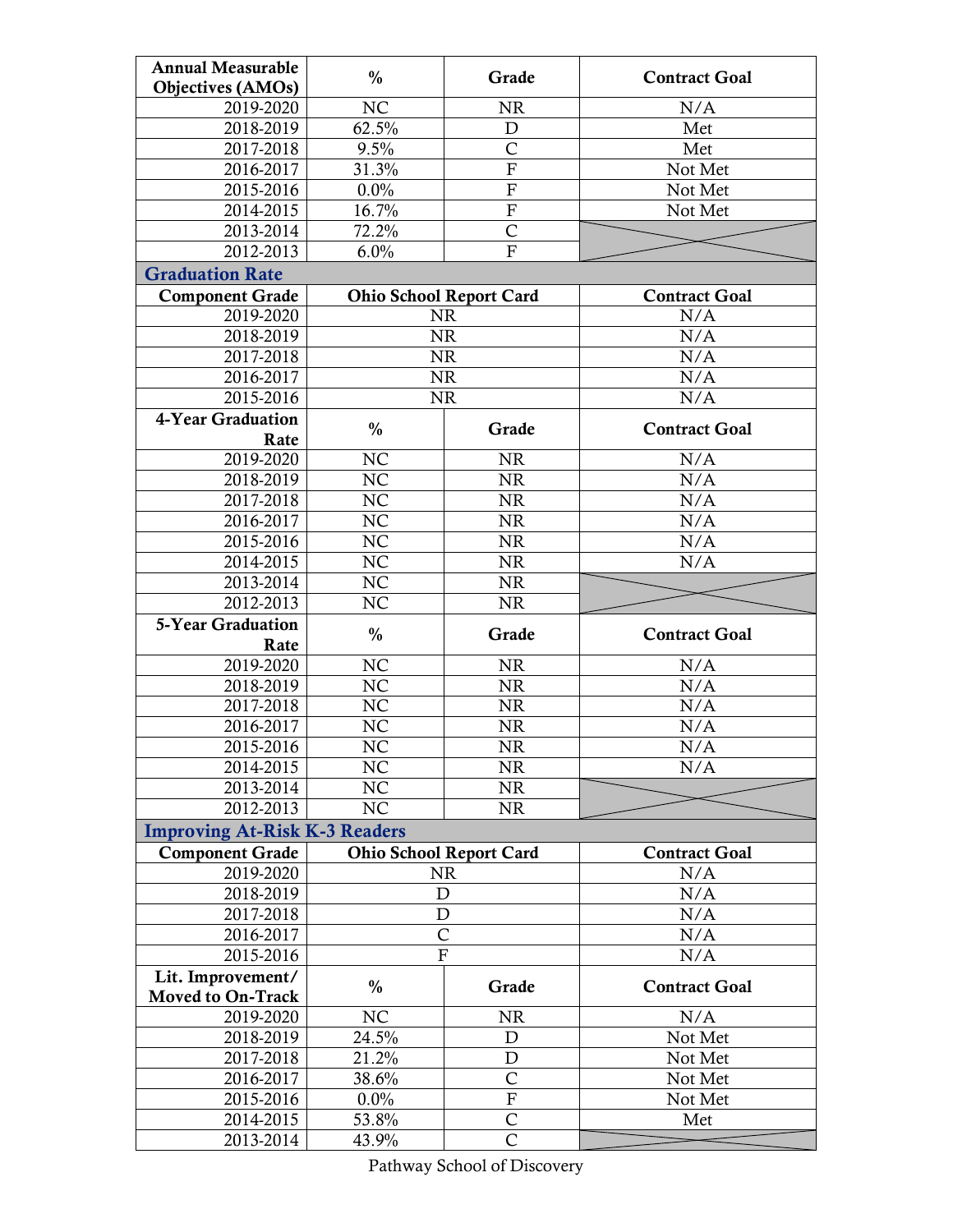| <b>Third Grade</b>          | $\frac{0}{0}$                  |                      |
|-----------------------------|--------------------------------|----------------------|
| <b>Reading Guarantee</b>    |                                | <b>Contract Goal</b> |
| 2019-2020                   | 100%                           | N/A                  |
| 2018-2019                   | 92.8%                          | N/A                  |
| 2017-2018                   | 91.7%                          | N/A                  |
| 2016-2017                   | 98.7%                          | N/A                  |
| 2015-2016                   | 78.7%                          | N/A                  |
| 2014-2015                   | 87.0%                          | N/A                  |
| 2013-2014                   | 92.9%                          |                      |
| <b>State Reading/ELA</b>    | $\frac{0}{0}$                  | <b>Contract Goal</b> |
| <b>Test Proficiency</b>     |                                |                      |
| 2019-2020                   | <b>NR</b>                      | N/A                  |
| 2018-2019                   | 60.0%                          | N/A                  |
| 2017-2018                   | 39.1%                          | N/A                  |
| 2016-2017                   | 59.5%                          | N/A                  |
| 2015-2016                   | 53.7%                          | N/A                  |
| 2014-2015                   | 88.0%                          | N/A                  |
| 2013-2014                   | 89.5%                          |                      |
| <b>Prepared for Success</b> |                                |                      |
| <b>Component Grade</b>      | <b>Ohio School Report Card</b> | <b>Contract Goal</b> |
| 2019-2020                   | <b>NR</b>                      | N/A                  |
| 2018-2019                   | <b>NR</b>                      | N/A                  |
| 2017-2018                   | <b>NR</b>                      | N/A                  |
| 2016-2017                   | <b>NR</b>                      | N/A                  |
| 2015-2016                   | <b>NR</b>                      | N/A                  |

| <b>Other Academic Measures</b> |                      | <b>Comparative Data</b> |
|--------------------------------|----------------------|-------------------------|
| <b>Nationally Normed</b>       | <b>Contract Goal</b> | <b>Similar</b>          |
| Assessment                     |                      |                         |
| 2019-2020                      | N/A                  |                         |
| 2018-2019                      | Met                  |                         |
| 2017-2018                      | Not Met              | <b>Similar</b>          |
| 2016-2017                      | Not Met              |                         |
| 2015-2016                      | Met                  |                         |
| 2014-2015                      | N/A                  |                         |
| <b>Specific Subgroup</b>       | <b>Contract Goal</b> |                         |
| 2019-2020                      | N/A                  |                         |

| <b>Measures</b>          |                      | <b>Comparative Data</b> |                      |
|--------------------------|----------------------|-------------------------|----------------------|
| lly Normed<br>Assessment | <b>Contract Goal</b> | Similar School #1       | <b>Contract Goal</b> |
| 2019-2020                | N/A                  | 2019-2020               | N/A                  |
| 2018-2019                | Met                  | 2018-2019               | Not Met              |
| 2017-2018                | Not Met              | Similar School #2       | <b>Contract Goal</b> |
| 2016-2017                | Not Met              | 2019-2020               | N/A                  |
| 2015-2016                | Met                  | 2018-2019               | N/A                  |

# III. Non-Academic Performance

| <b>Mission-Specific</b> |                      |
|-------------------------|----------------------|
|                         | <b>Contract Goal</b> |
| 2019-2020               | Met                  |
| 2018-2019               | Met                  |
| 2017-2018               | Met                  |
| 2016-2017               | Met                  |
| 2015-2016               | Met                  |
| 2014-2015               | Met                  |

|           |                      | <b>Attendance</b> |                      |
|-----------|----------------------|-------------------|----------------------|
|           | <b>Contract Goal</b> |                   | <b>Contract Goal</b> |
| 2019-2020 | Met                  | 2018-2019         | Met                  |
| 2018-2019 | Met                  | 2017-2018         | Met                  |
| 2017-2018 | Met                  | 2016-2017         | Met                  |
| 2016-2017 | Met                  | 2015-2016         | Met                  |
| 2015-2016 | Met                  | 2014-2015         | Met                  |
|           |                      |                   |                      |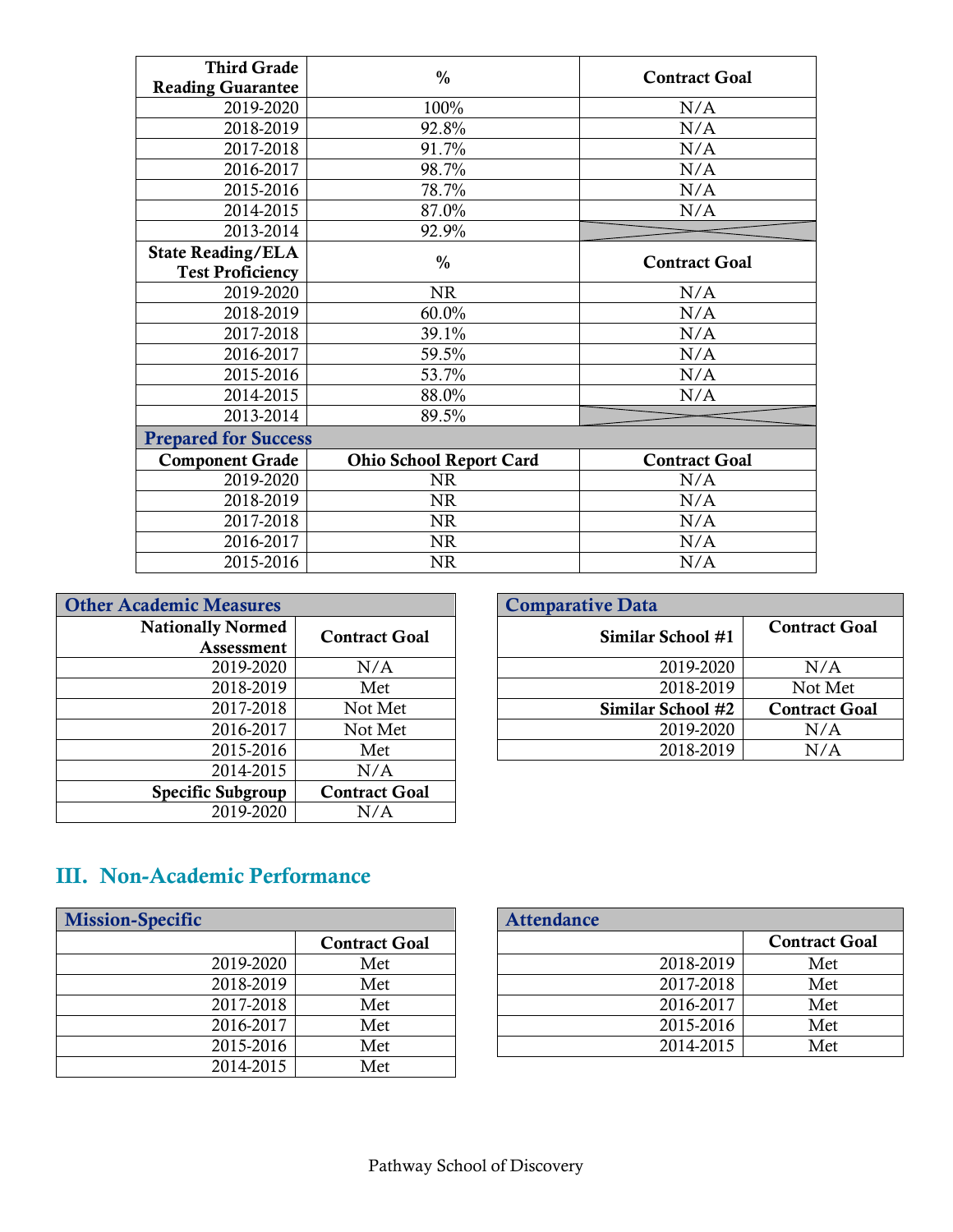| <b>Parent Satisfaction</b>   |                      | <b>Governing Board Performance</b>              |                      |
|------------------------------|----------------------|-------------------------------------------------|----------------------|
|                              | <b>Contract Goal</b> |                                                 | <b>Contract Goal</b> |
| 2019-2020                    | Met                  | 2019-2020                                       | Met                  |
| 2018-2019                    | Not Met              | 2018-2019                                       | Met                  |
| 2017-2018                    | Met                  | 2017-2018                                       | Met                  |
| 2016-2017                    | N/A                  | 2016-2017                                       | Met                  |
| 2015-2016                    | N/A                  | 2015-2016                                       | Met                  |
| 2014-2015                    | N/A                  | 2014-2015                                       | Met                  |
|                              |                      |                                                 |                      |
| <b>Student Discipline</b>    |                      | <b>Organizational and Operational</b>           |                      |
| Grades K-3                   | <b>Contract Goal</b> | <b>On-Time Rate</b>                             | <b>Contract Goal</b> |
| 2019-2020                    | Met                  | 2019-2020                                       | Met                  |
|                              |                      |                                                 |                      |
| Grades 4-8                   | <b>Contract Goal</b> | 2018-2019                                       | Met                  |
| 2019-2020                    | Not Met              | <b>Accuracy Rate</b>                            | <b>Contract Goal</b> |
| Grades 9-12                  | <b>Contract Goal</b> | 2019-2020                                       | Met                  |
| 2019-2020                    | N/A                  | 2018-2019                                       | Met                  |
|                              |                      |                                                 |                      |
| <b>Financial Performance</b> |                      | <b>Financial Performance and Sustainability</b> |                      |
|                              | <b>Contract Goal</b> |                                                 | <b>Contract Goal</b> |

|                                 |                      | --------  | ----- |
|---------------------------------|----------------------|-----------|-------|
| <b>Financial Sustainability</b> |                      | 2016-2017 | Met   |
|                                 | <b>Contract Goal</b> | 2015-2016 | Met   |
| 2019-2020                       | Met                  | 2014-2015 | Met   |

| ансе      |                      | T mancial I criormance and Sustamability |                      |
|-----------|----------------------|------------------------------------------|----------------------|
|           | <b>Contract Goal</b> |                                          | <b>Contract Goal</b> |
| 2019-2020 | Met                  | 2018-2019                                | Met                  |
|           |                      | 2017-2018                                | Met                  |
| ibility   |                      | 2016-2017                                | Met                  |
|           | <b>Contract Goal</b> | 2015-2016                                | Met                  |
| 2019-2020 | Met                  | 2014-2015                                | Met                  |

#### **IV. Legal Compliance**

Pathway School of Discovery was in compliance with all applicable state and federal laws, rules, and regulations for the 2019-2020 school year.

### **V. Corrective Action Plan (CAP)**

Pathway School of Discovery was not on a Corrective Action Plan (CAP) during the 2019-2020 school year.

### **VI. Performance Summary**

| <b>Performance Summary</b> |                                                                                                                                                                                                                                                                                                                                                                                                                                                                                                                                                                                                                                                                                                                                                                                                                                                                                               |
|----------------------------|-----------------------------------------------------------------------------------------------------------------------------------------------------------------------------------------------------------------------------------------------------------------------------------------------------------------------------------------------------------------------------------------------------------------------------------------------------------------------------------------------------------------------------------------------------------------------------------------------------------------------------------------------------------------------------------------------------------------------------------------------------------------------------------------------------------------------------------------------------------------------------------------------|
| <b>Areas of Strength</b>   | It has been many years since Pathway was designated as an Excellent school. The<br>changing student body and staff changes have contributed to that decline. Several<br>principals have also changed since that designation. Nate Preston, Principal, came to<br>the school with definite ideas and a plan to regain that academic rating. Change had<br>not been easy and some staff decided to leave. Nate has been persistent in his goals<br>and many staff followed his leadership and because of their commitment, Pathway is<br>climbing to regain increments of success. Parents have taken to the changes slowly,<br>but they recognized the academic achievements due to those changes. Nate's strong<br>leadership is paying dividends in student achievement. Next year should be easier for<br>all due to the positive results noted before schools were closed due to COVID-19. |